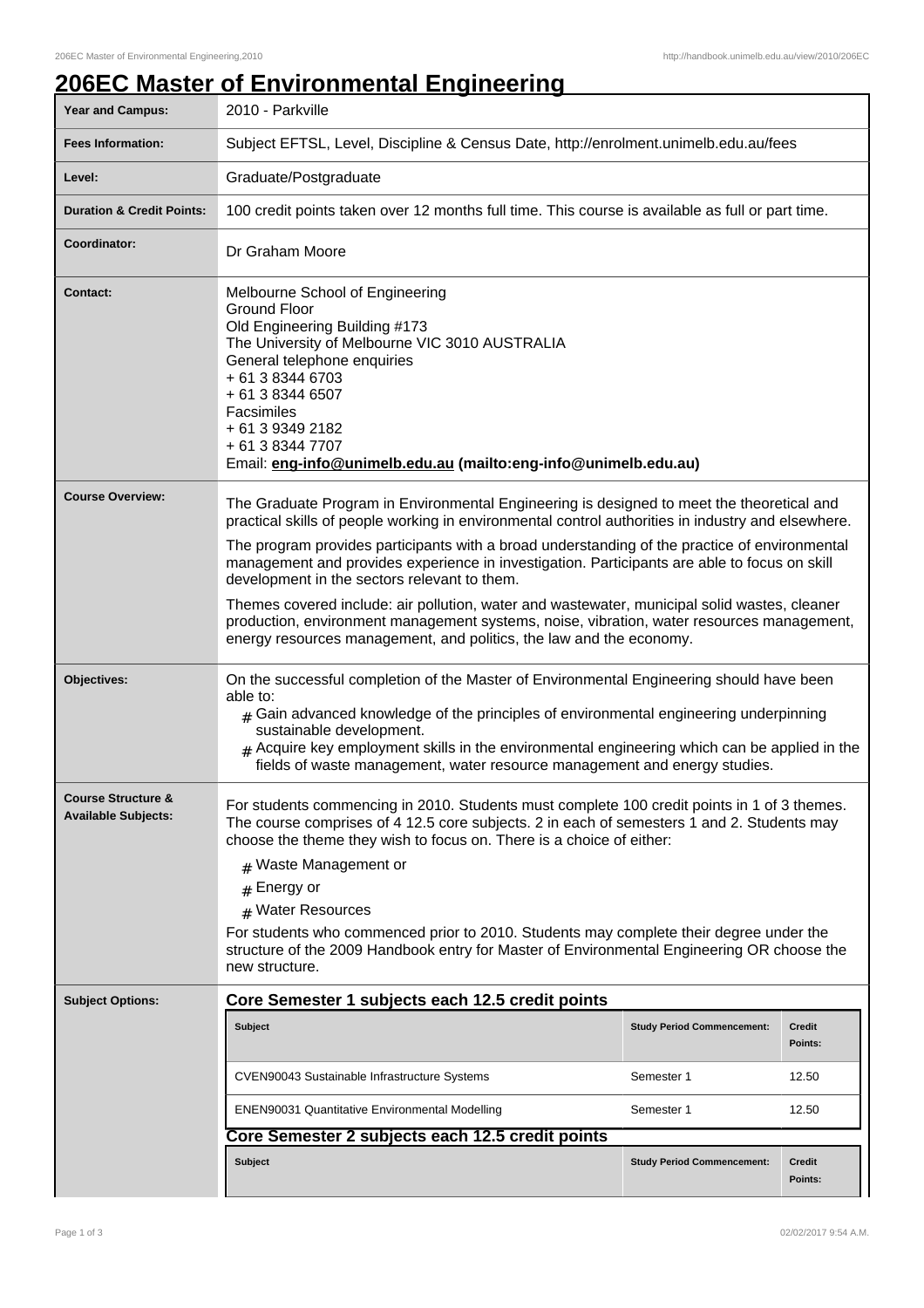| ENEN90028 Monitoring Environmental Impacts                                                                                                                                                               |                                   |                                   |
|----------------------------------------------------------------------------------------------------------------------------------------------------------------------------------------------------------|-----------------------------------|-----------------------------------|
|                                                                                                                                                                                                          | Semester 2                        | 12.50                             |
| ENEN90032 Environmental Analysis Tools                                                                                                                                                                   | Semester 2                        | 12.50                             |
| <b>Waste Management Focus</b><br>Selective Subjects: 37.5 credit points<br>421-581 Hydrological Processes 2 is last offered in 2010. It will be replaced by 421-665<br>Contaminant Hydrology in 2011     |                                   |                                   |
| <b>Subject</b>                                                                                                                                                                                           | <b>Study Period Commencement:</b> | <b>Credit</b><br>Points:          |
| <b>ENEN90006 Solid Wastes to Sustainable Resources</b>                                                                                                                                                   | Semester 1                        | 12.50                             |
| CVEN90014 Hydrological Processes 2                                                                                                                                                                       | Semester 1                        | 12.50                             |
| ENEN90029 Water and Waste Water Management                                                                                                                                                               | Semester 1                        | 12.50                             |
| ENEN90005 Environmental Management ISO 14000                                                                                                                                                             | Semester 2                        | 12.50                             |
| CVEN90047 Research Project                                                                                                                                                                               | Year Long                         | 25                                |
| Selective Subjects: 37.5 credit points<br><b>Subject</b>                                                                                                                                                 | <b>Study Period Commencement:</b> | <b>Credit</b><br>Points:          |
| ENEN90033 Solar Energy                                                                                                                                                                                   | Semester 1                        | 12.50                             |
| <b>ENEN90011 Energy Efficiency Technology</b>                                                                                                                                                            | Semester 2                        | 12.50                             |
| CVEN90047 Research Project                                                                                                                                                                               | Year Long                         | 25                                |
|                                                                                                                                                                                                          |                                   |                                   |
| ENEN90014 Sustainable Buildings                                                                                                                                                                          | September                         | 12.50                             |
| ENEN90027 Energy for Sustainable Development                                                                                                                                                             | Semester 1                        |                                   |
| <b>Water Resources Focus</b><br>Selective Subjects: 37.5 points<br>421-580 Hydrological Processes 1 is last offered in 2010. It will be replaced by 421-669<br>Hydrological Processes in 2011<br>Subject | <b>Study Period Commencement:</b> | 12.50<br><b>Credit</b><br>Points: |
| CVEN90019 Sustainable Water Resources Systems                                                                                                                                                            | July                              |                                   |
| CVEN90012 Hydrological Processes 1                                                                                                                                                                       | Semester 1                        | 12.50<br>12.50                    |
| ENEN90029 Water and Waste Water Management                                                                                                                                                               | Semester 1                        | 12.50                             |
| CVEN90047 Research Project                                                                                                                                                                               | Year Long                         | 25                                |
| <b>Suggested Approved Electives</b><br>As listed                                                                                                                                                         |                                   |                                   |
| <b>Subject</b>                                                                                                                                                                                           | <b>Study Period Commencement:</b> | <b>Credit</b><br>Points:          |
| <b>ENEN90025 Design of Environmental Systems</b>                                                                                                                                                         | Semester 2                        | 12.50                             |
| <b>ENGM90004 Engineering Project Management</b>                                                                                                                                                          | Semester 1                        | 12.50                             |
| <b>CVEN90027 Geotechnical Applications</b>                                                                                                                                                               | Semester 2                        | 12.50                             |